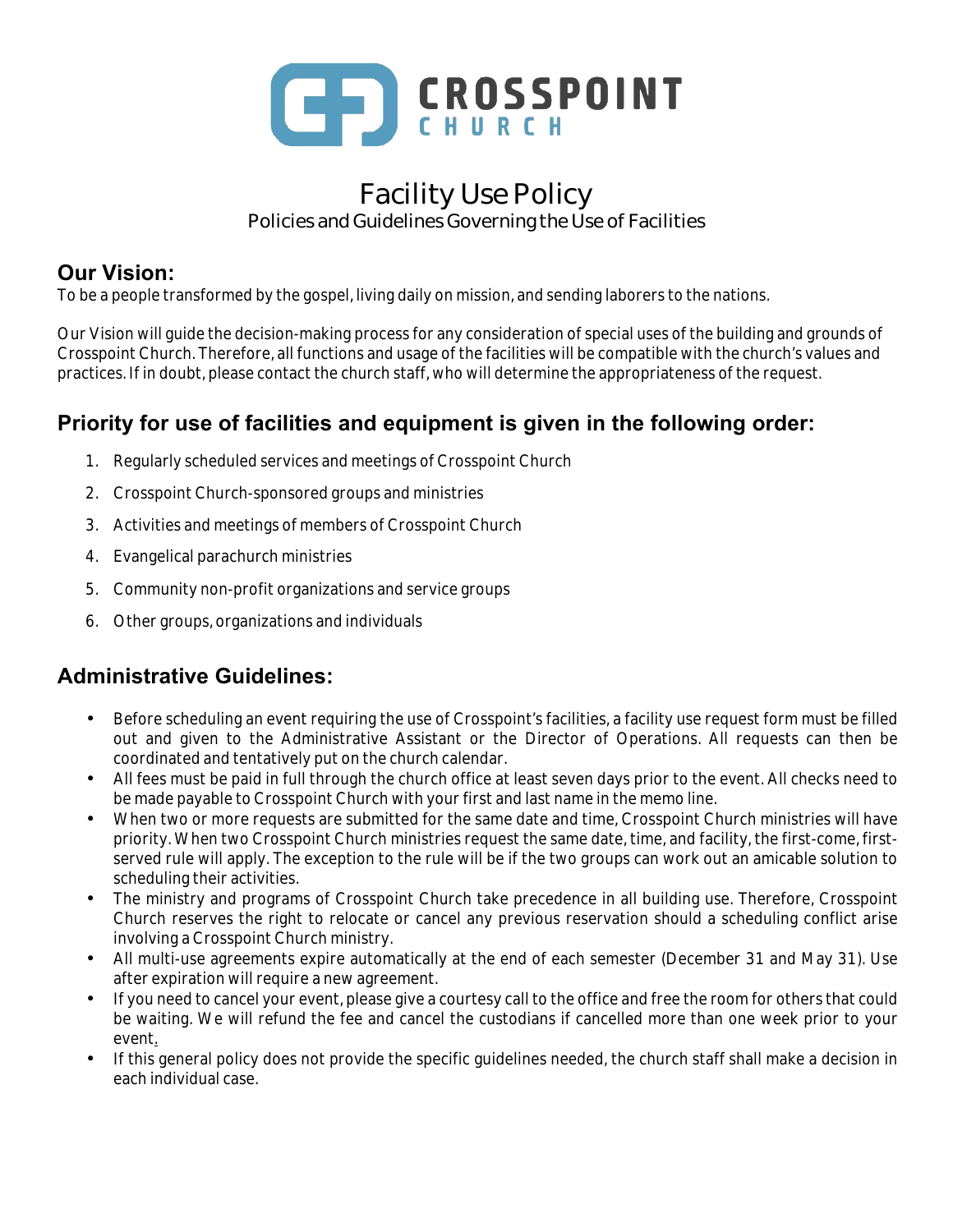## **General Policies:**

## **AUDITORIUM SOUND SYSTEM**

The Auditorium sound system is available upon request. The system may ONLY be operated by the Crosspoint Church trained sound technicians at a cost of \$50 per event, up to 2 hours, then \$25 for each additional hour.

## **BREAKAGE**

All persons and/or groups using our facilities are expected to exercise reasonable care and judgment in such use in order to prevent defacement, damage, or breakage. The persons signing the form for use shall be responsible for paying costs incurred by the church in cleaning, repairing, or replacing any part of the building or its furnishings and equipment that has been carelessly or irresponsibly subjected to more than normal wear and tear by the persons or group involved. If the room you are using is in need of repair please contact Jenni Cohenour at jcohenour@crosspointclemson.org or call the church office at 653-3045.

## **SET UP /CLEAN UP**

The church does require a refundable cleaning deposit. The deposit will be determined by the number of people attending the event and will only be refunded if the cleaning checklist has been completed and if the room has passed inspection. Please note that you will be required to do your own set up for the event. Crosspoint will provide the tables and chairs needed in the room(s) requested. At the end of the event, return the tables and/or chairs to the original set up. A checklist will be provided for cleaning purposes and will need to be filled out and placed in the Crosspoint folder located on the inside of the door.

## **CHURCH EQUIPMENT**

Church equipment is not to be loaned outside the church facility and grounds (except for equipment used for churchsponsored activities) unless approved by the Crosspoint Church Administrative Assistant. Moving the chairs in the auditorium is not permitted.

#### **DECORATIONS**

Please do not use tacks, nails, tape, wires, or staples to hang signs or decorations on walls. Decorations may be attached to the walls and doors with tacky putty only. All such decorations must be removed immediately and completely following the event. Rooms are to be left in the original set-up unless otherwise instructed.

#### **EMERGENCY SCHEDULING CONFLICTS**

The church reserves the right to pre-empt any facility use for its own in cases of emergencies, such as funerals. Notice will be provided as early as possible.

#### **FINAL DECISIONS**

In case of doubt or uncertainty by any outside person or group about the application or interpretation of these regulations, or in our customary practices not specifically mentioned here, the church staff shall decide the matter and all individuals and groups shall abide by their directions or forfeit immediately the use of any part of the facility.

#### **FOOD AND DRINK**

All food and drink requires approval in advance. The sponsoring group will be responsible for supplying all supplies, refreshments, snacks, etc.

## **KEYS AND CLOSURE**

- 1. To secure the building and prevent misuse, the key deposit is necessary for controlling the number of keys given out. Everyone receiving a key must pay a \$20 key deposit. Key(s) must be picked up and returned during normal business hours (Monday-Thursday 9 am-5 pm).
- 2. The key is to be returned within one business day after the approved date(s) of use. If a key is not returned within 5 business days after the approved date(s) of use, the key deposit will not be returned.
- 3. Requests for keys to Crosspoint Church must be approved by the church Administrative Assistant.
- 4. The person responsible for an activity (or a designated key holder) will unlock Crosspoint Church for a scheduled event and immediately following the event shut off all lights, take out the trash, and lock and check all outside doors to ensure the building is secure.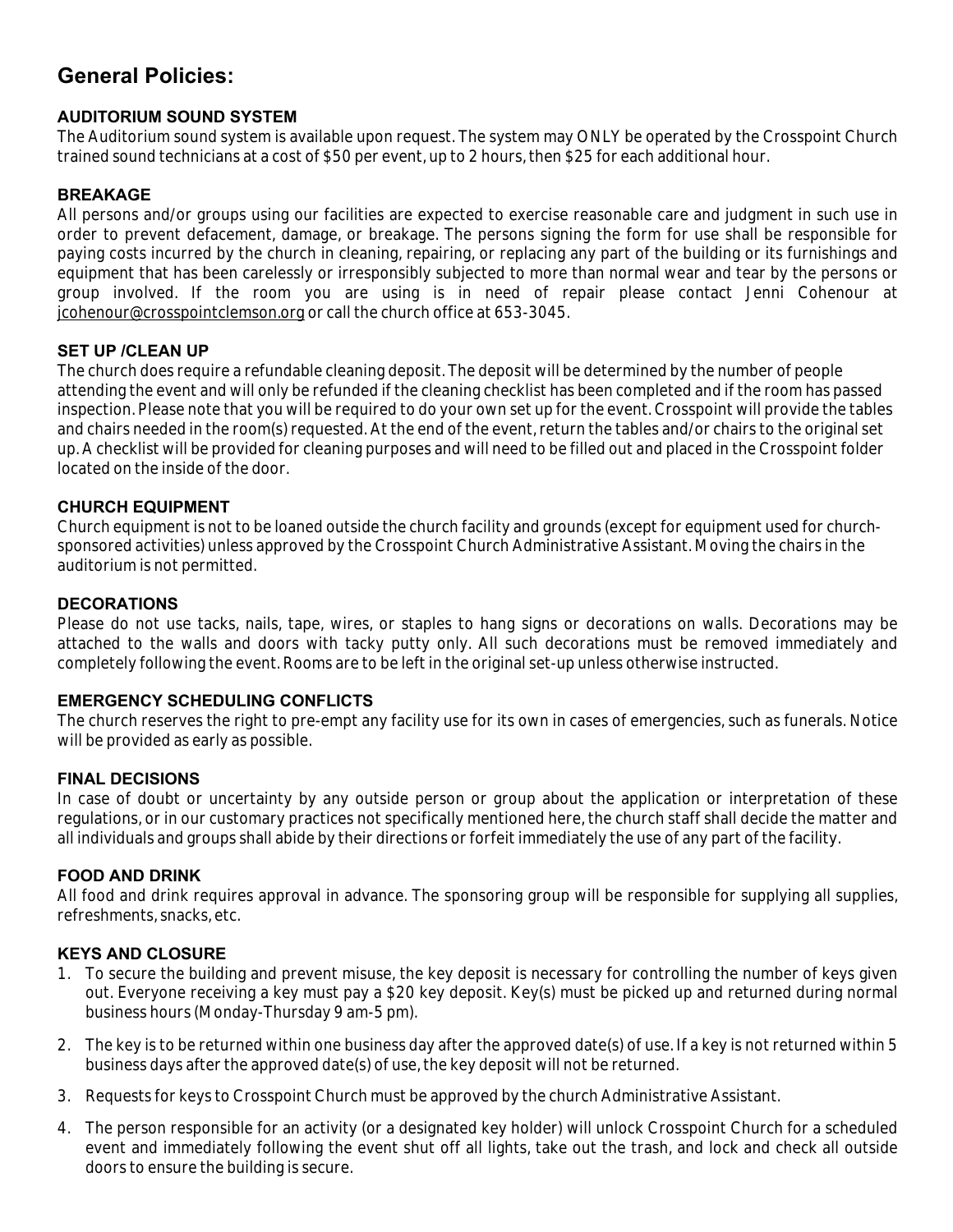## **KITCHEN USE**

Use of the kitchen and its equipment must be arranged through the Crosspoint Church Administrative Assistant. There is a separate Kitchen form and policy in order to use the kitchen.

## **INSURANCE**

All individuals or organizations using Crosspoint Church facilities must have necessary insurance.

## **MONETARY GAIN**

Church facilities shall not be used for activities whose primary purpose is the sale of products. The sale of books, tapes, etc. by guest speakers may be allowed with prior approval.

#### **MUSICAL INSTRUMENTS**

The musical instruments and equipment in the Auditorium and other locations in the building are under the care and supervision of the worship team and may not be used and/or moved without permission from the Administrative Assistant.

#### **NURSERY USE**

The nursery rooms may be available by arrangement at least two weeks prior to the event. For more information, contact the Administrative Assistant. Our safety standards are in accordance with Crosspoint Church Nursery Policy.

## **PARKING**

Parking on the church property is available only during the period of time that a group has contracted to use the facility. Parking is available on a first-come, first-served basis and excludes certain spots specifically reserved at all times for handicapped individuals. Any damage to vehicles is at the owner's expense; the church is not responsible for theft or damage to personal property.

## **PAYMENT**

Please make checks payable to Crosspoint Church. All payments must be received one week (7 days) prior to the event.

## **PETS**

No Pets, excluding service animals, are allowed inside the building.

#### **SECURITY**

Our church works to maintain a safe and secure environment within the facility; however, no systems are foolproof. We ask that all users pay close attention to personal property and valuables, not leaving them unattended. The church is not responsible for theft or damage to personal property.

For any event hosting 100 or more attendees, we will require hired services of an extra duty Sherriff deputy at user's expense. (\$30/hr.) A \$100 refundable security deposit will also be required. All exterior doors should be locked while utilizing space.

#### **SMOKING POLCY**

All individuals and members of all groups using our facilities shall abide at all times by a "no smoking" rule in all parts of the building, including corridors and restrooms. Violation of this rule is sufficient ground for a staff member to withdraw immediately any group's use of the facilities and/or to deny use in the future.

## **STORAGE**

There is no excess storage available for organizations other than church groups. All organizations using the facility will be responsible for storing props and accessories offsite unless otherwise approved by the church staff.

#### **SUPERVISION OF CHILDREN AND YOUTH**

Children are not to be left unattended anywhere on the church property at any time.

#### **TRASH**

All individuals and/or groups using our facilities are expected to remove all trash from rooms used after their scheduled event including restrooms and kitchen (if used). The dumpsters are located behind the building.